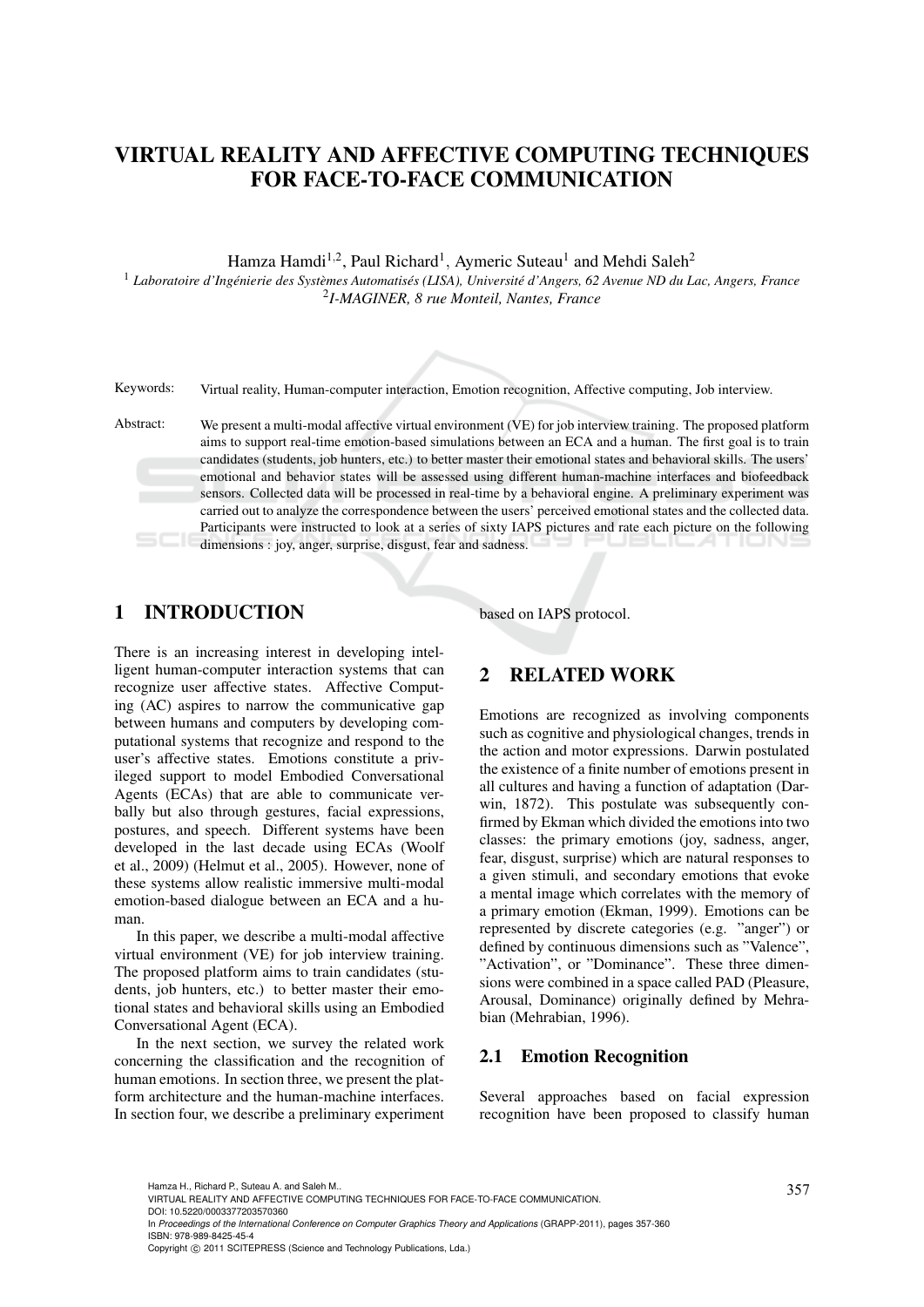emotional states (Pantic and Rothkrantz, 2003). Tian (Tian et al., 2000) has attempted to recognize Action Units (AU), developed by Ekman and Friesen in 1978 (Ekman and Friesen, 1978) using permanent and transient features of the face and lips, the nasolabial fold and wrinkles. Hammal proposed an approach based on the combination of two models for segmentation of emotions and dynamic recognition of facial expressions (Hammal and Massot, 2010).

Several approaches aimed to recognize emotions from speech (Pantic and Rothkrantz, 2003) (Scherer, 2003). For example, Roy and Pentland classified the emotions by using a Fisher linear classifier (Roy and Pentland, 1996). Using short sentences, they have recognized two kinds of emotions: approval and disapproval. They conducted several experiments with characteristics extracted from measurements of height and power, obtaining a precision going from 65% to 88%.

The analysis of physiological signals is another possible approach for emotion recognition (Healey and Picard, 2000) (Picard et al., 2001). Several types of physiological signals can be used to recognize emotions. For example, heart rate, skin conductance, muscle activity (EMG), temperature variations of the skin, variation of blood pressure are signals regularly used in this context (Lisetti and Nasoz, 2004) (Villon, 2007).

### 2.2 Multi-modal Approaches

Multi-modal emotion recognition requires the fusion of the collected data. Physiological signals are then mixed with other signals collected through human-machine interfaces such as video or infrared cameras (gestures, etc.), microphones (speech), brain computer interfaces (BCIs) (Lisetti and Nasoz, 2004) (Sebe et al., 2005) (Busso et al., 2004). Multimodal information fusion may be performed at different levels. Usually the three following levels are considered : Signal level, Feature level, and Decision or Conceptual level.

Fusing information at the signal level actually means to mix two or more signals before extracting features required by the decision maker (Paleari and Lisetti, 2006). Fusing information at the feature level means to mix together the features issued from different signal processors. Features extracted from each modality are fused before being transmitted to the decision maker module (Pantic and Rothkrantz, 2003). Combining information at the conceptual level does not mean mixing together features or signals but directly the extracted semantic information. Decision level fusion of multi-modal information is preferred by most researchers. Busso (Busso et al., 2004) compared the feature level and the decision level fusion techniques, observing that the overall performance of the two approaches is the same.

Our goal is to propose a model allowing to analyze the behavior of the various signals and to build a system of emotion detection in real-time using multimodal fusion. We aim to identify the six universal emotions listed by Ekman and Friesen (Ekman and Friesen, 1978) (anger, disgust, fear, happiness, sadness and joy), to which we add despise, stress, concentration and excitation (Calvo and D'Mello, 2010).

## 2.3 International Affective Picture System (IAPS)

Different methods have been used to investigate human emotions, ranging from imagery inductions to film clips and static pictures. The International Affective Picture System (IAPS) is one of the most widely used stimulus sets (Lang et al., 1999). This set of static images is based on a dimensional model of emotion. It contains various pictures depicting mutilations, insects, attack scenes, snakes, accidents, etc. IAPS based experiments have also shown that discrete emotions (disgust, sadness, fear, etc.) have different valence and arousal ratings, and can be distinguished by facial electromyography, heart rate, and electrodermal measures (Bradley et al., 2001).



Figure 1: Snapshot of interview simulation.

## 3 SYSTEM OVERVIEW

### 3.1 System Architecture

The proposed platform aims to support real-time simulations (Fig. 1) that allow emotion-based face-toface dialogue between an ECA and a human. The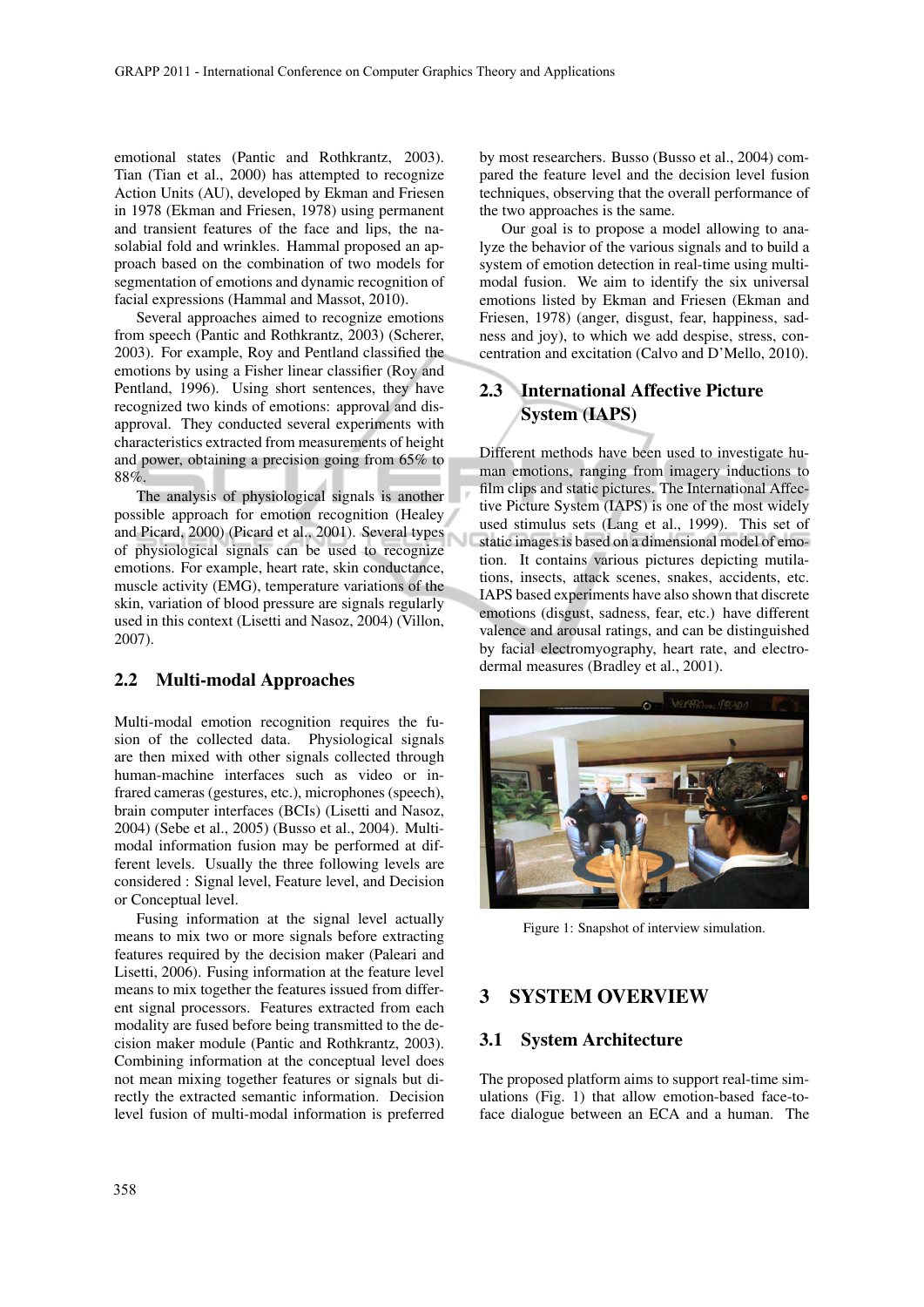ECA can have specific personality and behavior (gentle, aggressive, passive, etc.).

#### 3.2 Human Computer Interfaces

The main challenge is to identify and classify behavioral and emotional states of the participant using non-intrusive human-computer interfaces :

- Brain computer interface: Emotiv EPOC (Fig. 2 (a));
- Biofeedback sensor: Nonin (Fig. 2 (b));
- Speech and facial recognition devices: microphone, webcam.



Figure 2: Human-machine interfaces: (a) Emotiv EPOC, (b) Nonin.

Different signals and input modalities are been considered:

- 1. Physiological signals:
	- Facial Electromyography (EMG) ;
	- Electrocardiogram (ECG);
	- Electroencephalography (EEG);
	- The galvanic skin response (GSR);
- 2. Speech:
	- The user's emotional state is estimated through speech analysis (pitch, tone, speed).
- 3. Text:
	- The user's emotional state is estimated through textual content.
- 4. Gestures:
	- The user's emotional state is estimated through static and dynamic gestures.

## 4 PRELIMINARY EXPERIMENT

In order to allow the development and the integration of behavioral and emotional models in the platform, we carried out a preliminary experiment. We seek to analyze the correspondence between the users perceived emotional states and the data collected from the biofeedback sensor (Nonin Oxymeter) and the brain-computer interface (Emotiv EPOC). Participants were instructed to look at a series of sixty IAPS pictures and rate each picture on the following dimensions: joy, anger, surprise, disgust, fear, sadness. They were all equipped with Nonin Oxymeter and Emotiv EPOC as illustrated in Figure 3. Furthermore, a camera was used during the experiment to take some snapshots of the participants.



Figure 3: Subject during the preliminary experiment.

## 5 CONCLUSIONS

A multi-modal affective virtual environment (VE) has been presented, aiming to support real-time emotionbased simulations between an ECA and a human. The first goal is to train candidates to better master their emotional states and behavioral skills. Humanmachine interfaces and biofeedback sensors are used to assess users' emotional and behavior states. A preliminary experiment was carried out. The goal was to analyze the correspondence between the users' perceived emotional states and the collected data. Participants were instructed to look at a series of sixty IAPS pictures and rate each picture on the following dimension : joy, anger, surprise, disgust, fear, sadness.This work opens the way to new possibilities in different areas such as professional or medical applications and contributes to the democratization of emotion-based